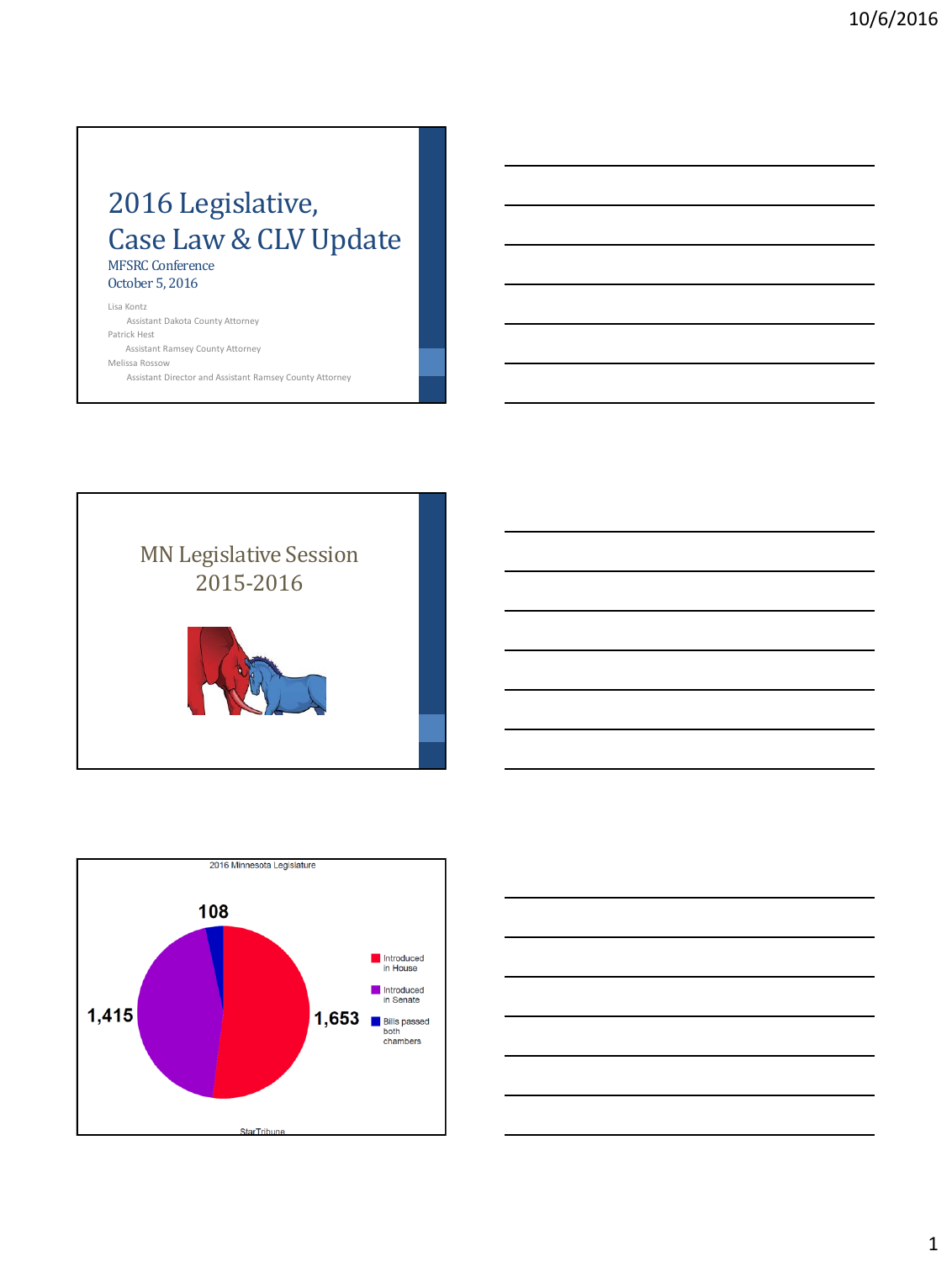## Child Support Workgroup

- Created by legislature last year
- Current Parenting Expense Adjustment (PEA) viewed as unfair
	- Same adjustment for wide variation in time
	- Cliff effect
- Two tasks
	- Review PEA and make recommendations
	- Make recommendations for Permanent Child Support Task Force



#### Parenting Expense Adjustment

- HF2749/SF2356 Session Law 189
- Effective August 1, 2018
- Michigan model

#### **(Ao)<sup>3</sup> (Bs) - (Bo)<sup>3</sup>(As)**  $(Ao)<sup>3</sup> + (Bo)<sup>3</sup>$

*Where:*

Ao – Approximate annual number of overnight equivalents the children will spend with parent A Bo – Approximate annual number of overnight equivalents the children will spend with parent B As –Parent A's base support obligation Bs –Parent B's base support obligation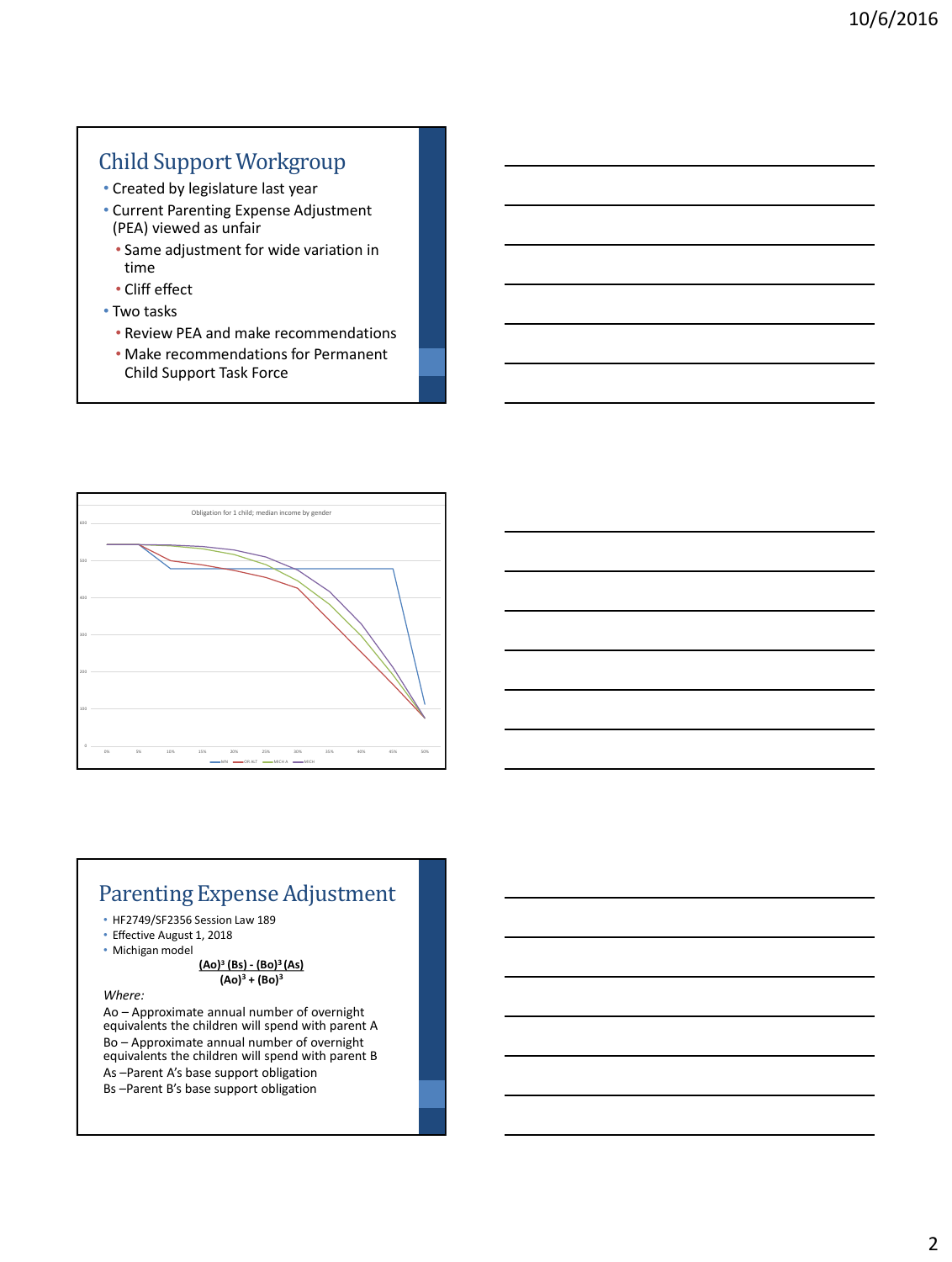## Parenting Expense Adjustment

- Formula will be programmed in calculator
- Use specific number of overnights for each parent
- Rebuttable presumption of \$0 basic support if parent has more than 55% court ordered parenting time

#### PEA Bill -- Other Provisions

- New criteria for modifying parenting time
- Application to cases that previously gave adjustment without court ordered parenting time
- Split custody
- First modification following implementation may be limited if it would create a hardship

#### Child Support Task Force

- HF2749/SF2356 Session Law 189
- Effective day following enactment
- Expires June 30, 2019 unless extended
- Members include legislators, MCAA, MFSRC, parents, DHS, court, tribal IV-D, legal aid, MSBA
- First meeting September 28th
- Meetings open to the public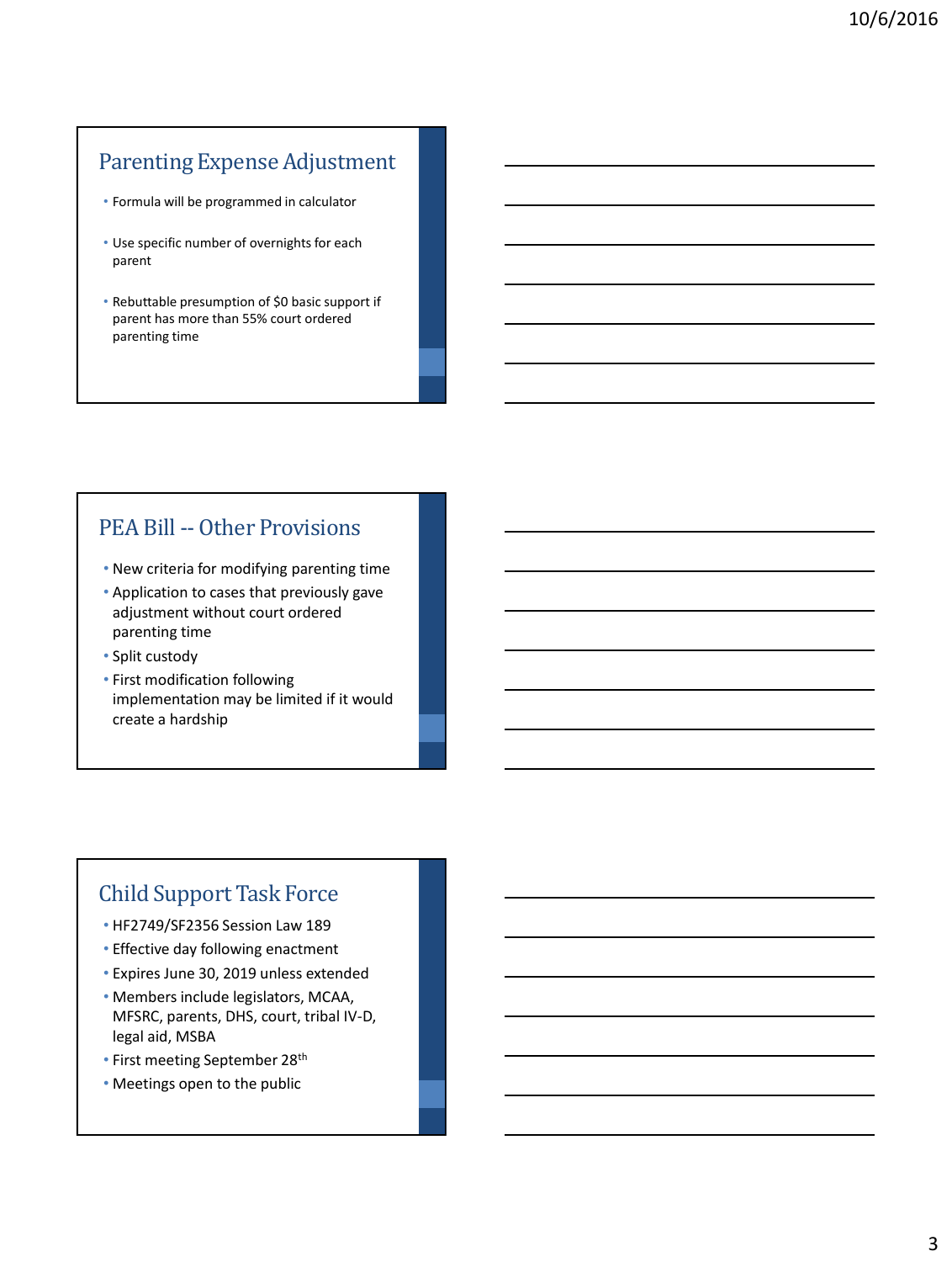### Child Support Task Force

*Purpose*: advise the commissioner on matters relevant to maintaining effective and efficient child support guidelines that will best serve the children of Minnesota and take into account the changing dynamics of families

## Child Support Task Force

- General Duties
	- Review effects of implementing PEA
	- Advising on quadrennial review
	- Collect and study information and data relating to child support awards
	- Comprehensive review of child support guidelines

## Child Support Task Force

- Make recommendations on priority issues:
	- Self-support reserve for custodial and noncustodial parents
	- Simultaneous child support orders
	- Obligors with support orders in multiple counties
	- Parents with multiple families
	- Non-nuclear families
	- Standards to apply for modifications
	- Updating the guidelines chart
- Report due February 15, 2018 and biennially thereafter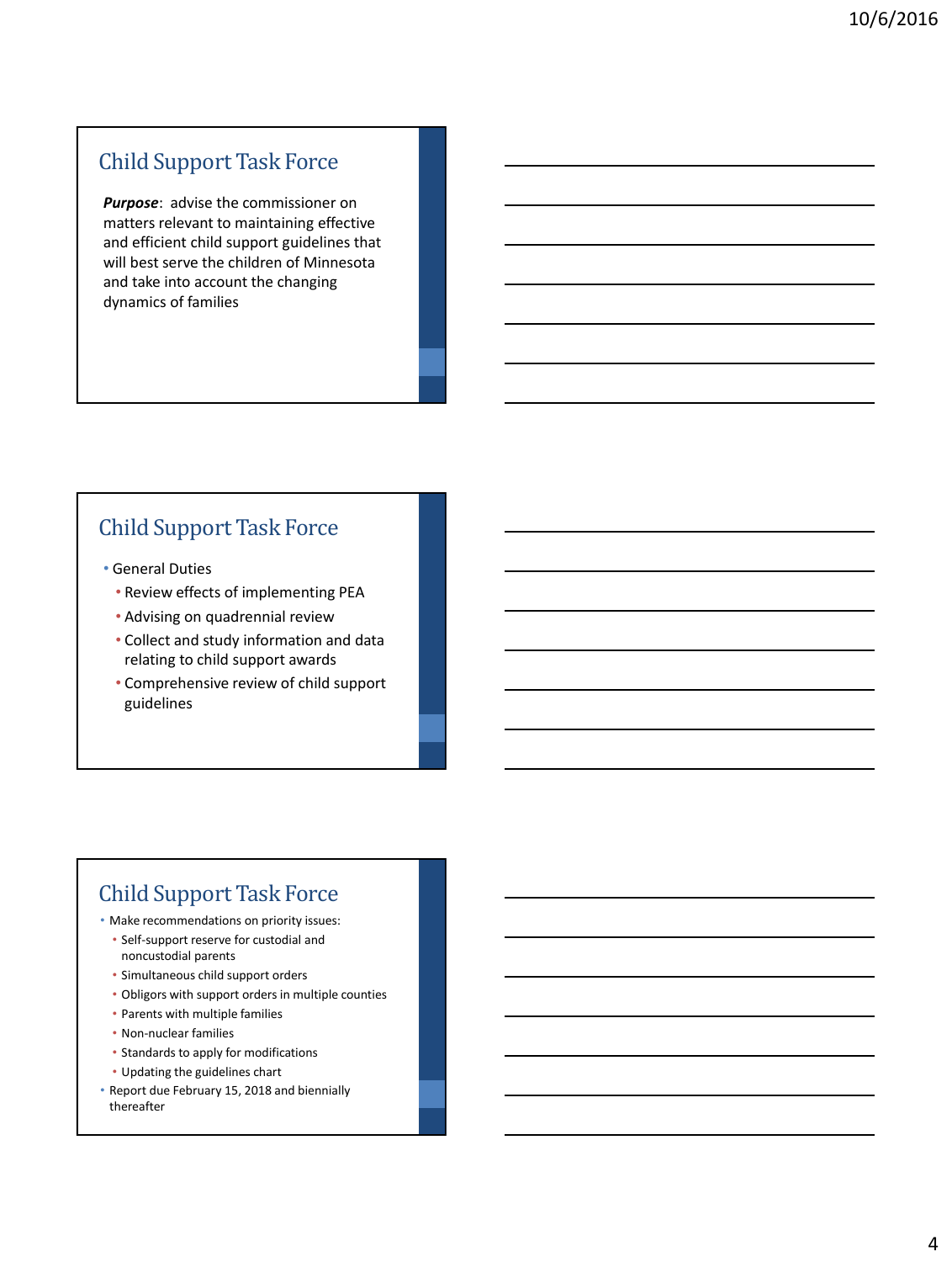## Other bills that passed

- Disregard changed to all child support that exceeds \$100 for 1 child/\$200 for 2 or more children not just "current" support
	- HF2749/SF2356 Session Law 189
	- Effective 8/1/16
- Alternative Dispute Resolution information required to be provided by court
	- HF3308/SF2973 Session Law 167
	- Effective 8/1/16

#### Other bills that passed

- Spousal Maintenance may be modified based on cohabitation
	- HF1333/SF3420 Session Law 132
	- Effective 8/1/16
- Legislative Surrogacy Commission
	- HF2749/SF2356 Session Law 189
	- Effective day following enactment
- OFP filing fees waived for Respondent
	- HF2553/SF2568 Session Law 176

# Bills that did not pass • Cooperative Divorce • Surrogacy Task Force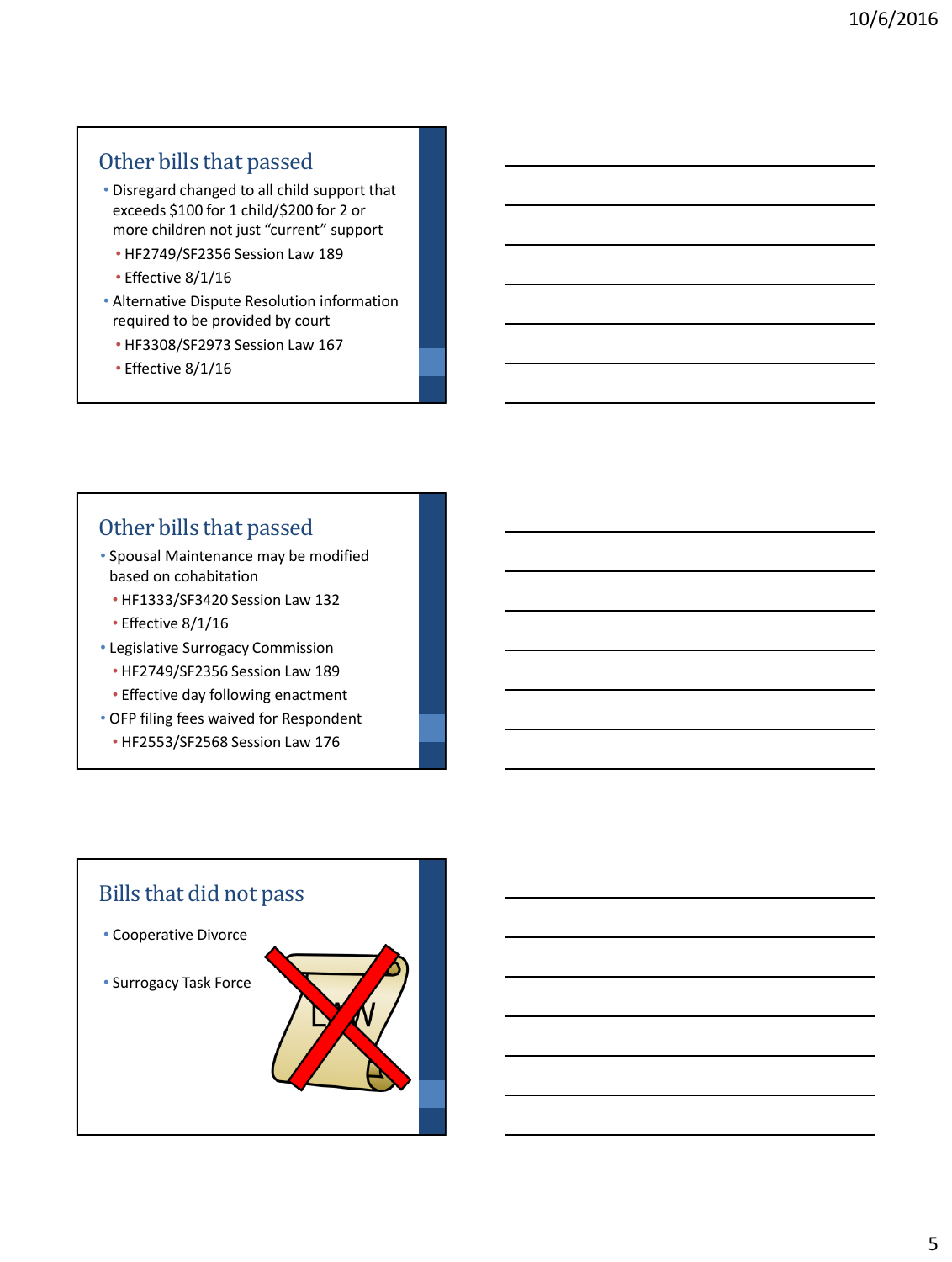

## Federal Update

- NPRM: Flexibility, Efficiency, and Modernization in Child Support Enforcement Programs
- National Child Support Strategic Plan for 2015- 2019
	- Families First
	- Case Specific Tools
	- Modern Technology
	- Resourceful Partnership
	- Evidence-Based

## Case Law Update Ripped From The Headlines

2016 Edition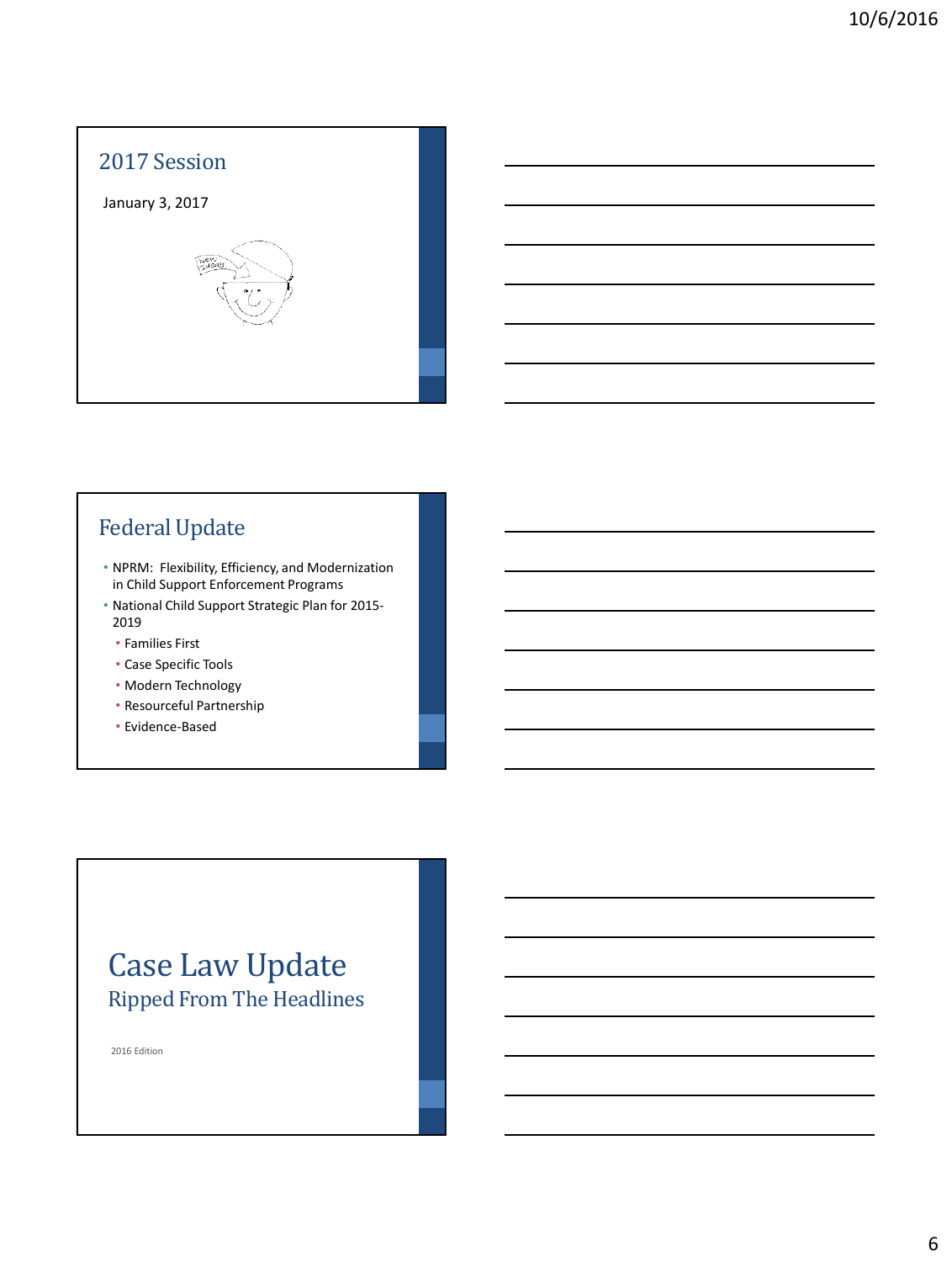#### Ripped From The Headlines

- This year's Case Law Update legal disclaimers come from a famous newspaper man from the past. Can you guess who it is?
	- All you need in this life is ignorance and confidence, and then success is sure.
	- Get your facts first, then you can distort them as you please.

#### Ripped From The Headlines

- Why shouldn't truth be stranger than fiction? Fiction, after all, has to make sense.
- A man who carries a cat by the tail learns something he can learn in no other way.
- The rule is perfect: in all matters of opinion, our adversaries are insane.

## Ripped From The Headlines

#### Our mystery newsman?

*Samuel Clemens a/k/a Mark Twain*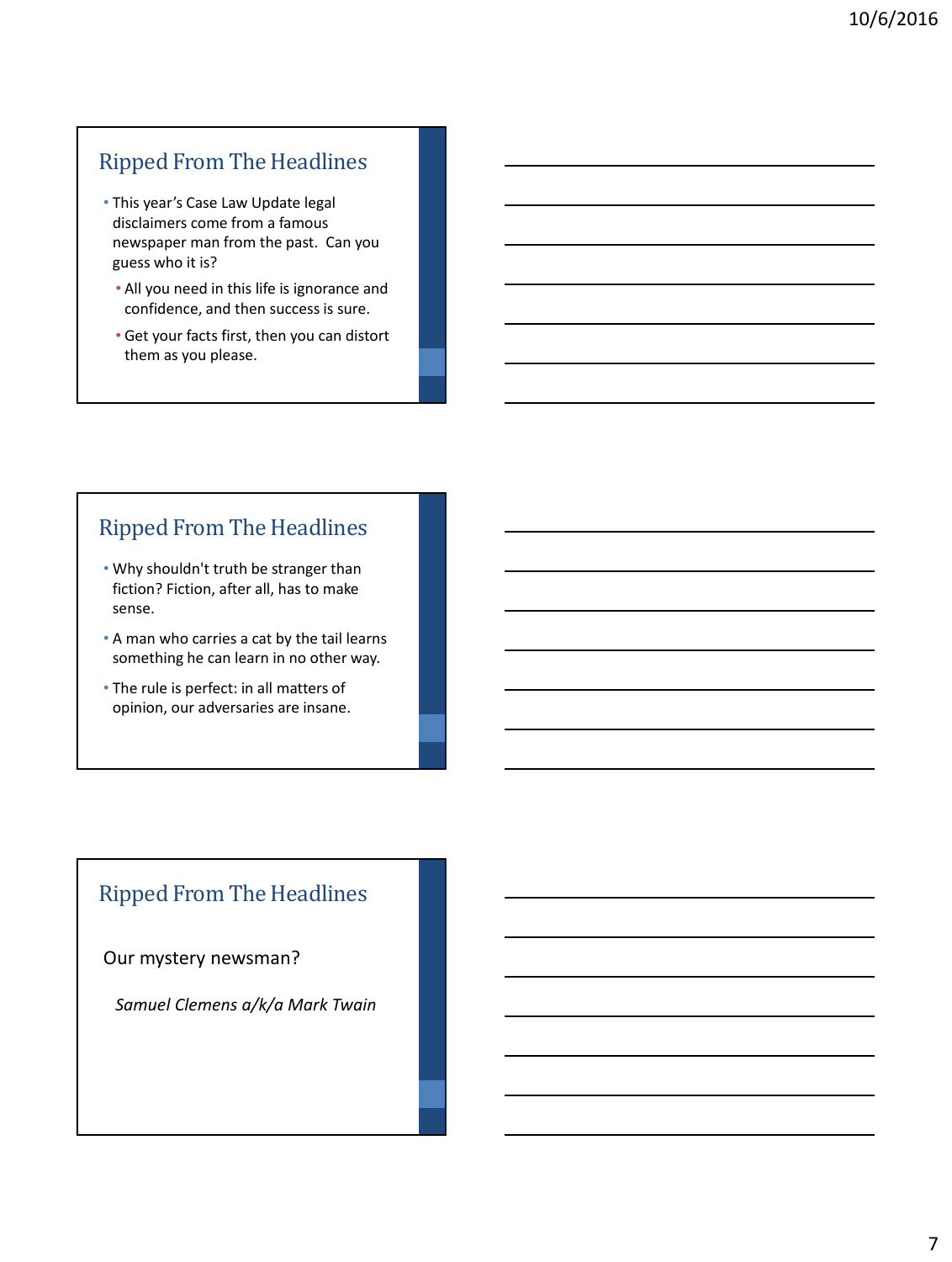#### Brace Yourselves!

Our journey through the wild and wonderful world of the 2016 Case Law Update begins now….

#### MN Supreme Court Cases

- Not paying child support can result in losing your law license and facing additional legal discipline.
- There were other factors involved in each case, but not paying child support was specifically mentioned in each of these cases.

A.A.G.; 871 N.W.2d 567; A15-1146; 11/17/15; P.R.R.; 874 N.W.2d 773; A14-0804; 2/10/16; D.C.T.; 879 N.W.2d 659; A15-1901; 6/2/16.

#### MN Supreme Court Cases

- Using certified mail does not qualify as proper personal service even if a party signs the return receipt card.
- Card only acknowledges receiving envelope and does not acknowledge receiving the summons and complaint, which is required by the rules.
- Rules are clear and must be complied with specifically.

Melillo v. Heitland; 880 N.W.2d 862; A15-0083; 6/22/16.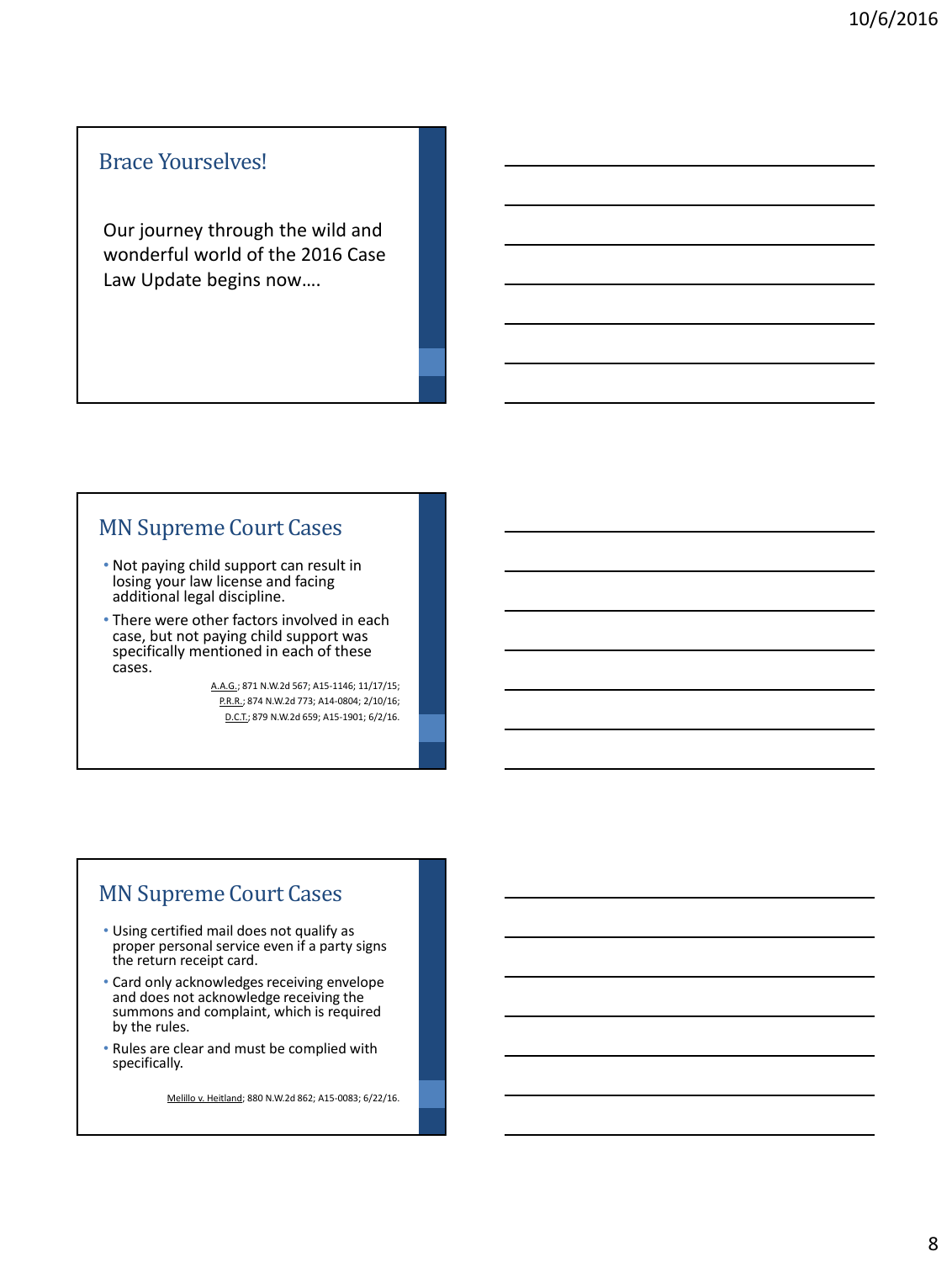#### MN Supreme Court Cases

- Substitute abode service is not effective unless the person with whom the pleadings are left with actually resides at the property.
- •In this case, service on Defendant's son who no longer lived at the property was not sufficient to satisfy the rule.
- Strict compliance is required, actual notice is not relevant.

Jaeger v. Palladium; 2016 WL 4536499; A14-0803; 8/31/16.

#### MN Ct of Appeals - published

- Court does not need to address Rule 60 factors when considering a motion to vacate a dissolution judgment under section 518.145.
- The statute is more specific and therefore controls the court's analysis of whether the motion should be granted or not.
- In fact, it may have been reversible error if court had relied on Rule 60 factors in this case.

Knapp v. Knapp; 883 N.W.2d 833; A15-1914; 8/15/16.

#### MN Ct of Appeals - published

- Disagreement about child's legal name in paternity cases does not create a contested issue in the Expedited Process if no prior notice and other party defaults.
- County's request was to leave the name the same. Neither ALF appeared. Mom appeared and wanted to change name, but did not file anything prior to the hearing.
- Oral request did not require DC referral.

S.G.M.M. v. J.A.Q.; 872 N.W.2d 755; A15-0618; 11/30/15.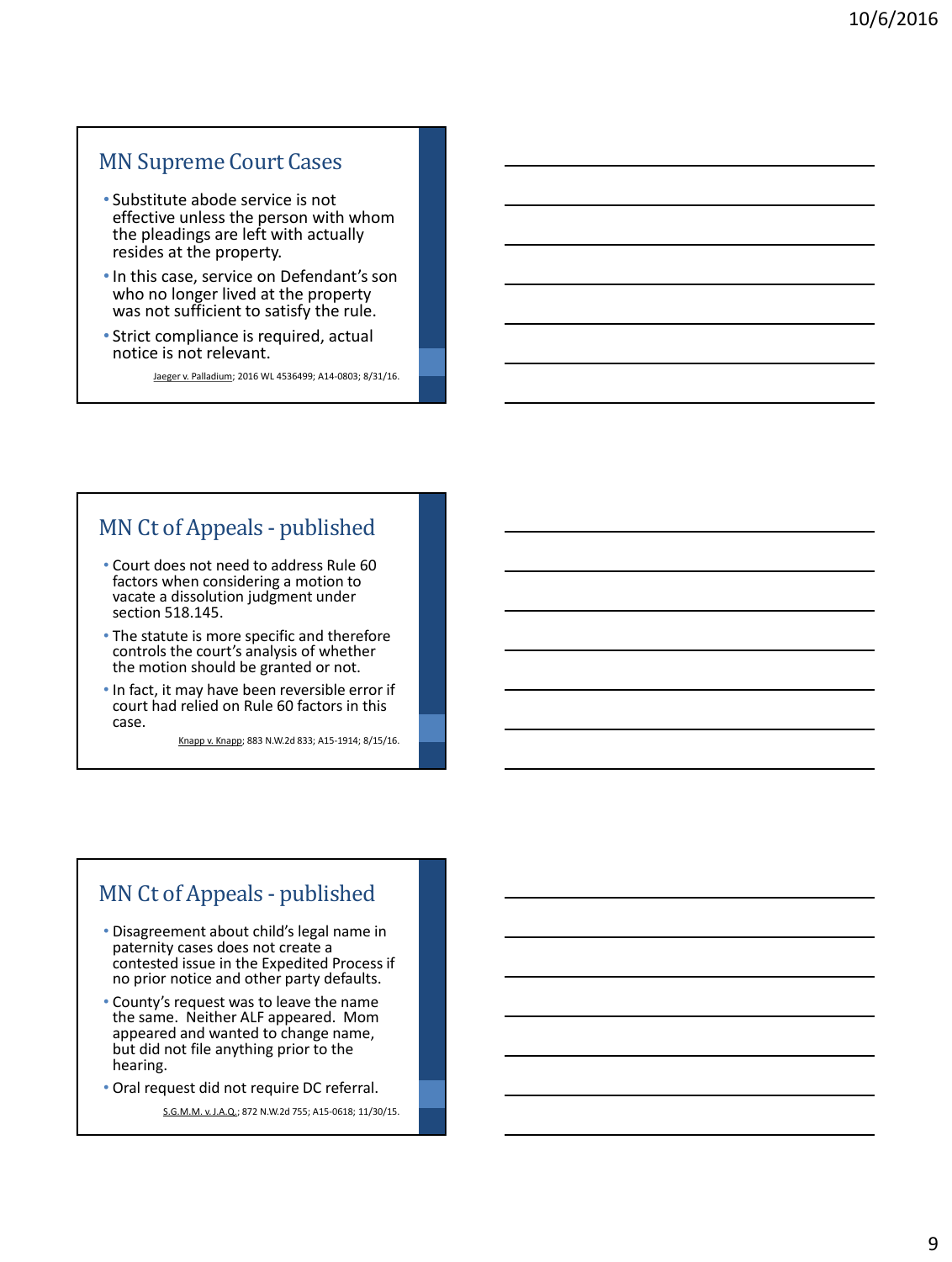#### MN Ct of Appeals - published

- Juvenile court has original and exclusive jurisdiction over visitation issues raised in a post-permanency proceeding.
- Mom permanently transferred custody to relative and later brought motion to expand parenting time that was denied by juvenile court.
- Mom tried to argue that family court rules should apply to her request but court disagreed.

In Re Child of: A.H. (parent); 879 N.W.2d 1; A15-1992; 4/25/16.

#### MN Ct of Appeals - published

- Parental fees depend on whether child placed at facility licensed by MN Department of Human Services or by another agency.
- If facility is licensed by DHS, then section 252.27 governs. Otherwise 260C.331 controls.
- In this case the facility was licensed by DOC so 260C.331 controlled issue of parental fees.

In Re Child of: J.P.-S. and J.D.F. (parents); 880 N.W.2d 868; A15-1729; 6/6/16.

#### MN Ct of Appeals - unpublished

- Modifying the parenting time expense adjustment needs a corresponding modification to parenting time.
- Arguing that a parent is not exercising the parenting time or that a parent is exercising more parenting time is not enough to justify a modification of the parenting expense adjustment.

Schneider v. Schneider; 2015 WL 7941225; A15-0409; 12/7/15; Hedberg v. Hedberg; 2015 WL 6633087; A15-0266; 11/2/15.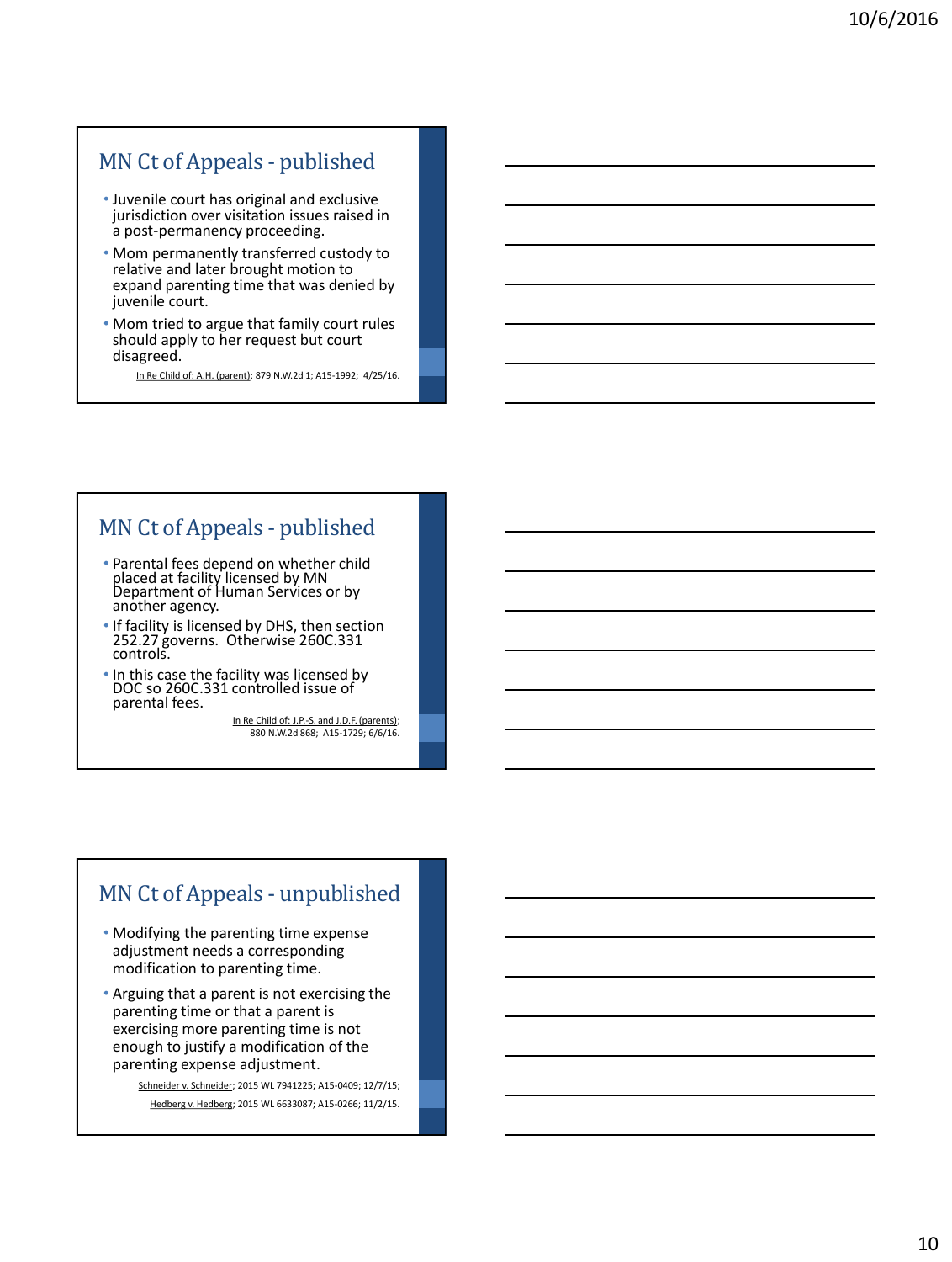#### MN Ct of Appeals - unpublished

- Party claiming mental incapacitation has burden to prove limits on ability to work.
- In this case, the party testified about her disability and provided letter from a doctor recommending she take a leave of absence from work.
- Court did not find party to be credible and that temporary stress from the divorce was not sufficient to warrant finding an inability to work.

Pulsifer v. Pulsifer; 2015 WL 9437613; A15-0457; 12/28/15.

#### MN Ct of Appeals - unpublished

- Court can deny modification if the change is not substantial or there are additional resources that still make the current order reasonable and fair.
- Party not able to show current decrease represents a sufficient change using 5 year average.
- Party had additional resources that were sufficient to make up for loss of employment.

Myhre v. Myhre; 2016 WL 1397215; A15-1464; 4/11/16; Wilder v. Wilder; 2016 WL 4497220; A15-1595; 8/29/16.

#### MN Ct of Appeals - unpublished

- Court has broad discretion to determine how to impute income to parties but must be based on the evidence in the record.
	- Marxen v. Jacobs; 2015 WL 7693542; A15-0439; 11/30/15; Determining proper depreciation deduction in self-employed case.
	- Carreon v. Sorensen; 2015 WL 7941277; A15-0528; 12/7/15; Determining income for part-time nurse.
	- Swenson v. Pedri; 2016 WL 4596530; A15-1900; 9/6/16; Using party's last full-time income to impute income.
	- *Hood v. Downing*; 2016 WL 3461912; A15-1515; 6/27/16; Using party's current income and not income that was stipulated as part of an earlier agreement when deciding opposing party's motion to modify.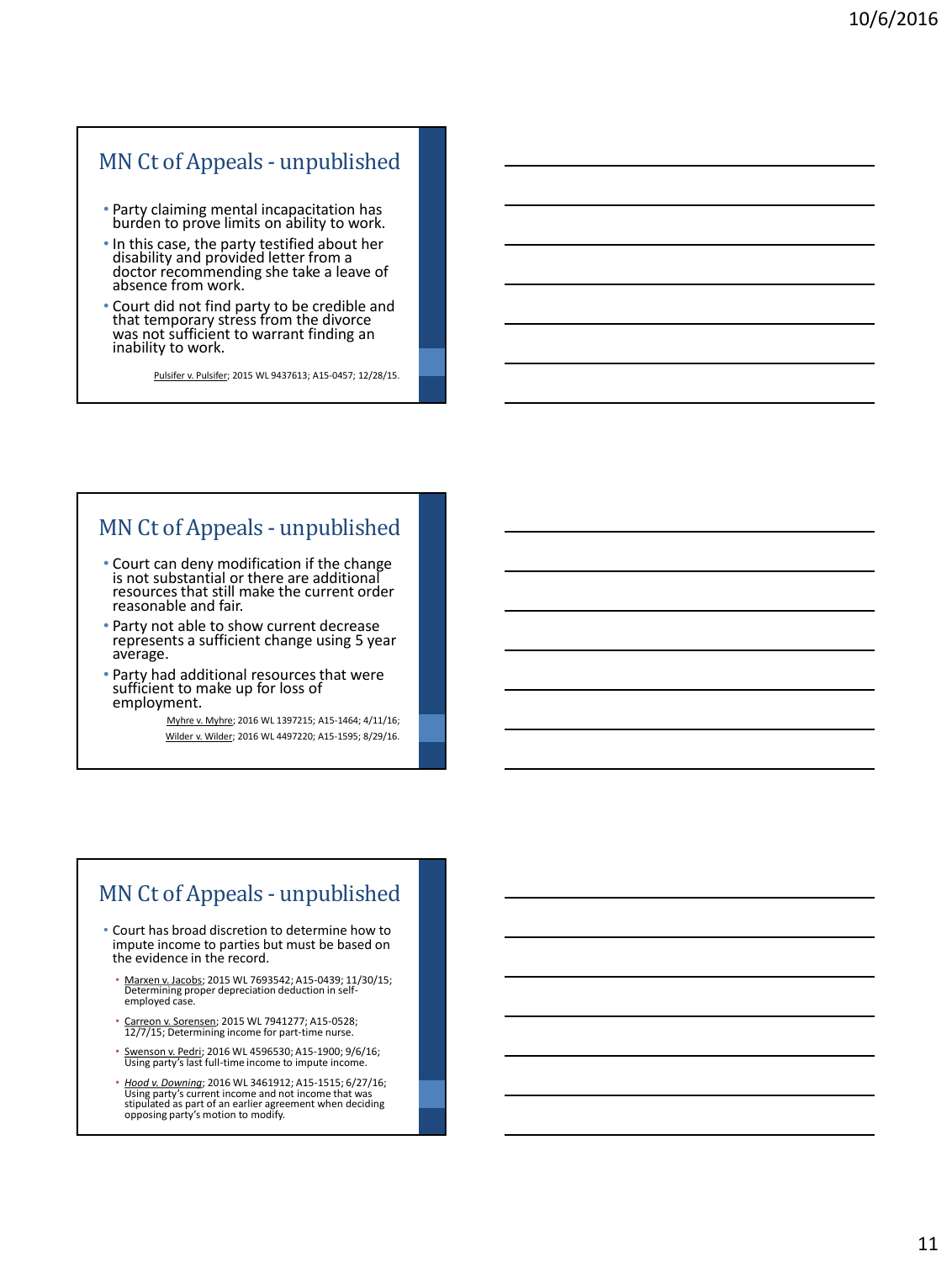#### MN Ct of Appeals - unpublished

- Court has broad discretion to determine how to impute income to parties but must be based on the evidence in the record.
	- Jegbadai v. Akinnola; 2016 WL 764369; A15-0667; 2/29/16; Imputing income to party who finished law school but was not trying hard enough to get a job.
	- Newman v. Newman; 2015 WL 9264101; A15-0561;<br>12/21/15; Imputing income to unemployed CP ok even if<br>court also finds CP needs retraining and temp spousal maintenance.
	- Hedberg v. Hedberg; 2015 WL 6633087; A15-0266; 11/2/15; Imputing additional income to CP who admits being able to work more hours at current job.

#### "Real" Headlines

- Not paying child support can result in losing law license.
- Certified mail does not qualify as proper personal service.
- Abode service is not effective unless the person with whom the pleadings are left with actually resides at the property.
- Rule 60 factors not needed to vacate a dissolution judgment under 518.145.
- Child's legal name not a contested issue if no prior notice and other party defaults.
- Juvenile court has original and exclusive jurisdiction over visitation issues raised in a post-permanency proceeding.

## "Real" Headlines

- Parental fees depend on whether child placed at facility licensed by DHS or by another agency.
- Modifying parenting time expense adjustment needs a corresponding modification of parenting time.
- Party claiming mental incapacitation has burden to prove limits on ability to work.
- Modification can be denied if change is not substantial or there are additional resources that still make the current order fair.
- Court has broad discretion to determine how to impute income to parties but must be based on the evidence in the record.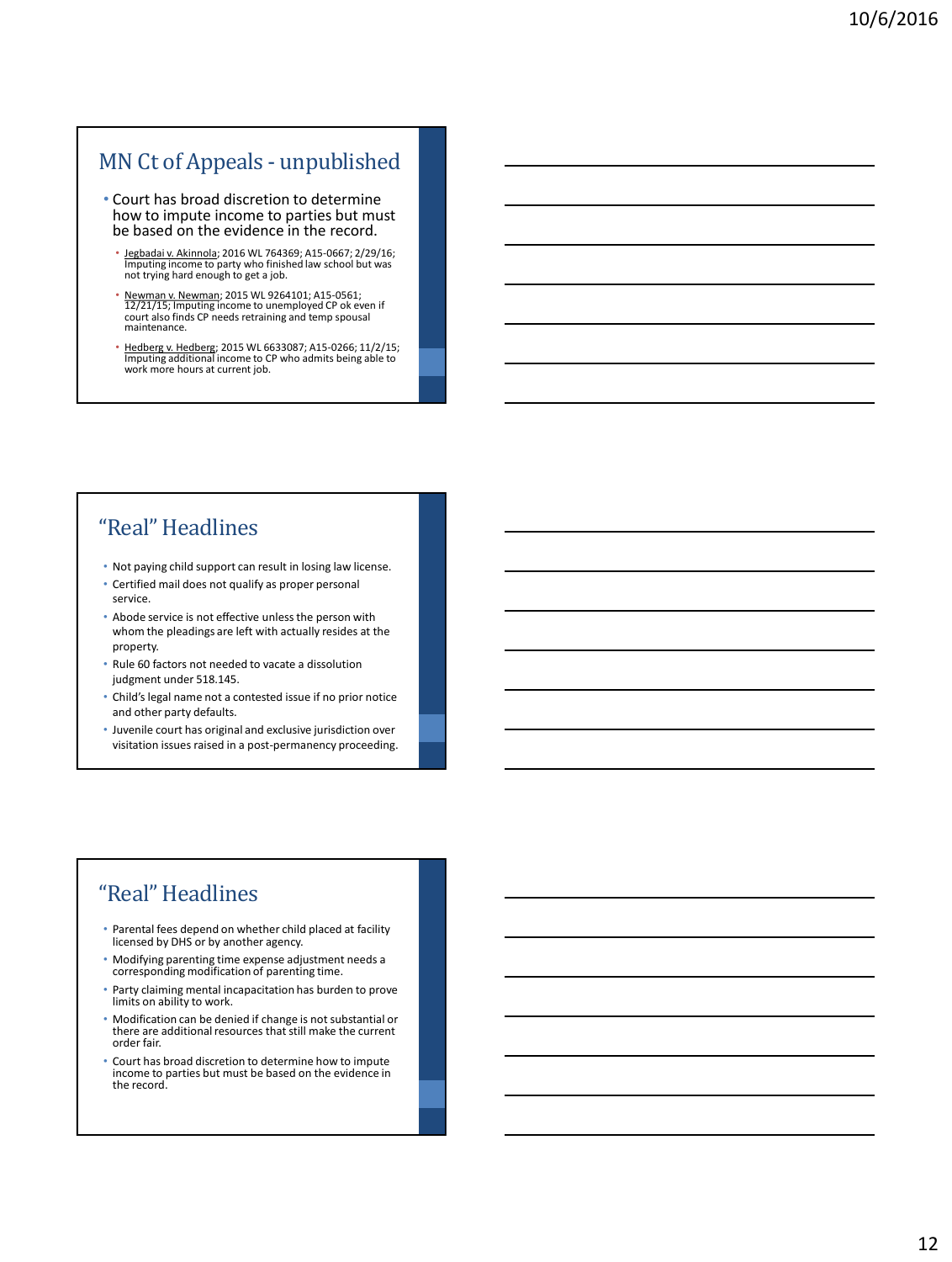## Comprehensive Legal Vision (CLV)

#### What is CLV?

- •How it started
	- Deloitte Business Process Redesign Study and Cooperative Agreement
- Purpose
	- Resolve statewide legal issues
- •Groups involved
	- DHS, MCAA, County IV-D programs
- •Getting it off the ground

### March 2016 Reorganization

- Worked out the process
	- If we waited until every detail was worked out, we would just be starting now
- Fluid process meant to be updated and improved
- Executive Committee
- "New" Group Chairs
- Group membership changes
- A "bench" is being created if you are interested in joining in the future
- Communication plans
- New and improved recommendation form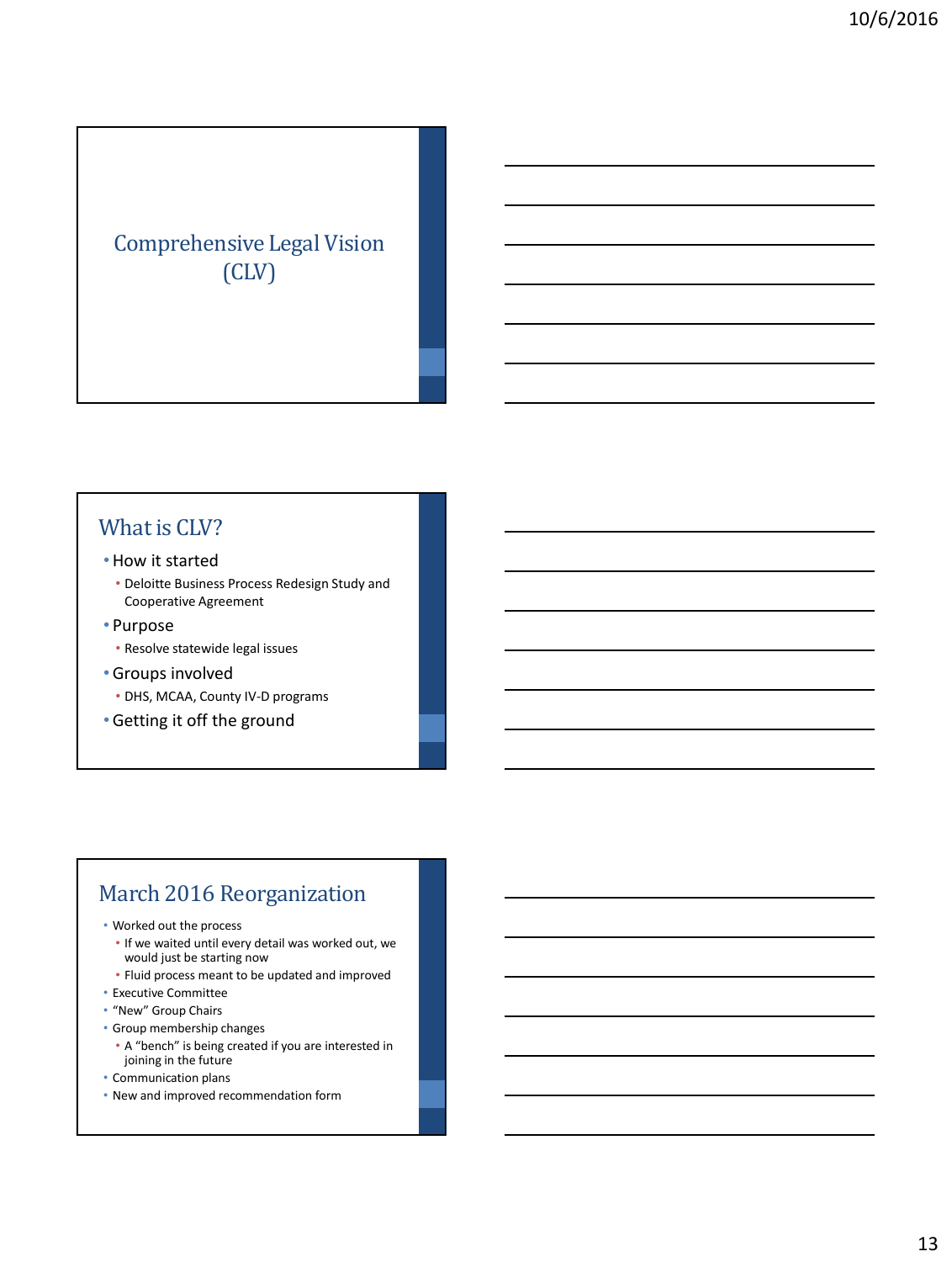## Getting the Word Out!



- CLV standing agenda item at
	- MCAA Child Support Committee meetings
	- MFSRC Board meetings
	- DHS Advisory Board meetings
- Communicate about issues and decisions at regional meetings
- MCAA presentation
- NCSEA presentation

## What has been approved and status of proposals?

- Court group Minor ROPs
	- $\checkmark$  Appellate decision
	- Policy change coming • Possible legislation
	- $\checkmark$  Filing paternity
	- adjudication orders with MDH
	- $\checkmark$  Joint letter sent
	- $\checkmark$  Certified copies of ROPs not required
	- Joint letter sent  $\checkmark$  Reconciliation
	- $\checkmark$  PRISM update
	- Parenting Expense Adjustment without court ordered parenting time
	-
	- County message sent
- Court group • Facilitating ROPs at county IV-D offices
	- Policy being updated Letter after policy update
	- Competing presumptions of paternity
		- Best Practices Manual written Letter after manual
	- published Possible legislation ROP signed and genetic tests indicate ROP father not bio father
	- $\checkmark$  Same as above • Deceased ALF
	- Policy approved in concept • Policy being drafted

## What has been approved and status of proposals?

- Enforcement Group
	- $\checkmark$ FIDM exemptions
		- $\checkmark$  Notice about exemptions updated and FIDM checklist created
	- $\checkmark$  Partial or early release of lien
	- $\checkmark$  IW and 20%
		- Legislation passed
	- Termination of IW upon emancipation or TPR
	- Judgments by Operation of Law
		- Updated judgments policy nearly finished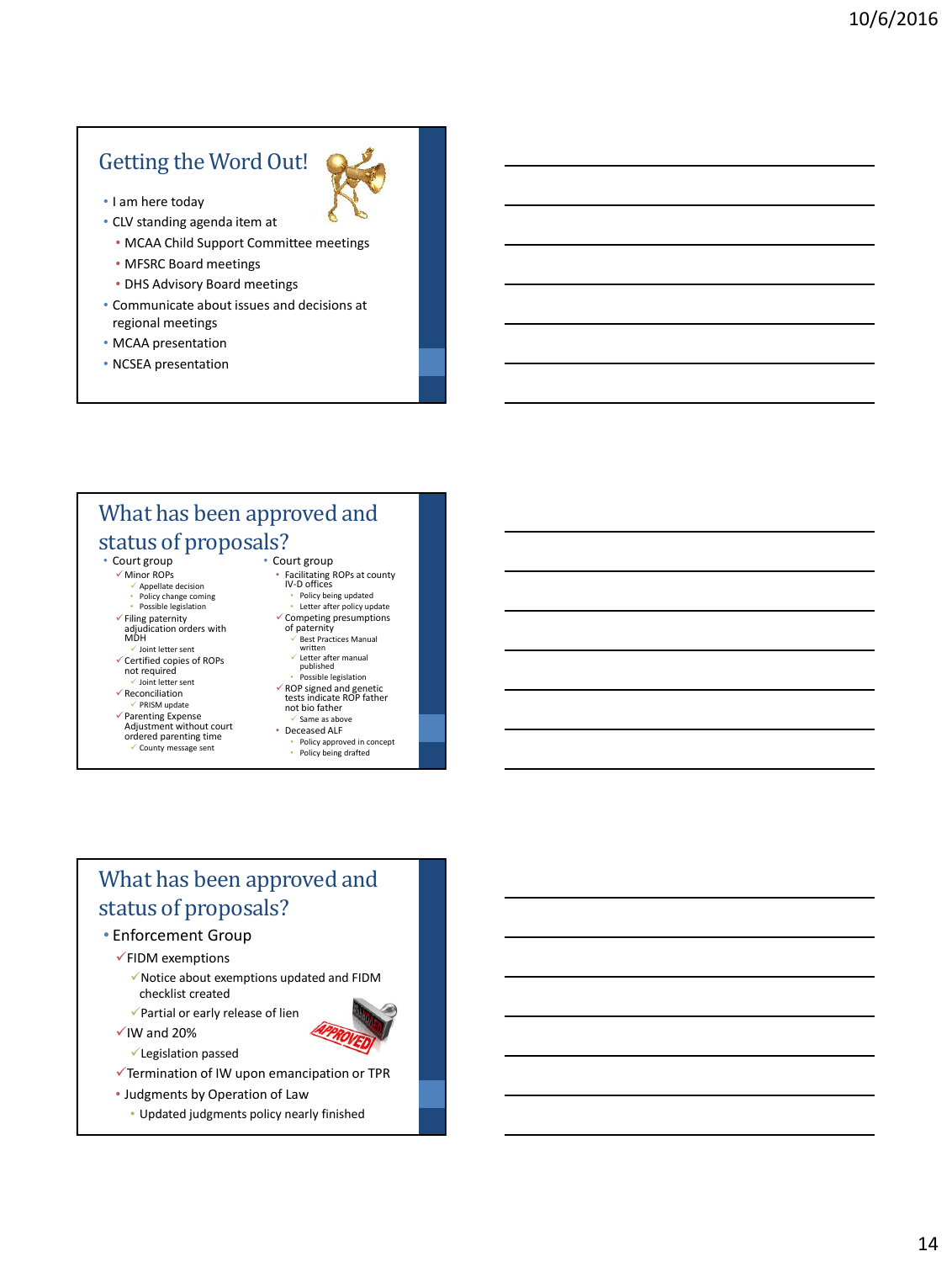#### What has been approved and status of proposals? • Guidelines

• Guidelines

- RSDI
- $\checkmark$  Appeal NCP on MA or MNCare  $\checkmark$  Statutory change • PRISM being updated  $\checkmark$  High deductible
- healthcare coverage and definition of affordable difference in ACA and MN Law
	- County message forthcoming
- Update DHS policy and procedures to treat State or Federally funded the same
	- Further research on assignment of arrears

• State funded MFIP

- Credit for Court ordered Arrears (Branch case)
- Possible legislative proposal • Imputation of Income
- for recipients of GA/SSI • Possible legislative proposal

## What is on the horizon?

- Form for new CLV issues on the MCAA website and DHS Sir
	- New issues will require homework and research prior to submission
- Medical CLV group
- More recommendations from the groups
- Magic Book



## Thank you!

- Original planning team
- Original issue submitters
- Past and present group chairs and sub chairs
- Past and present group members
- Managers and supervisors of all of the above